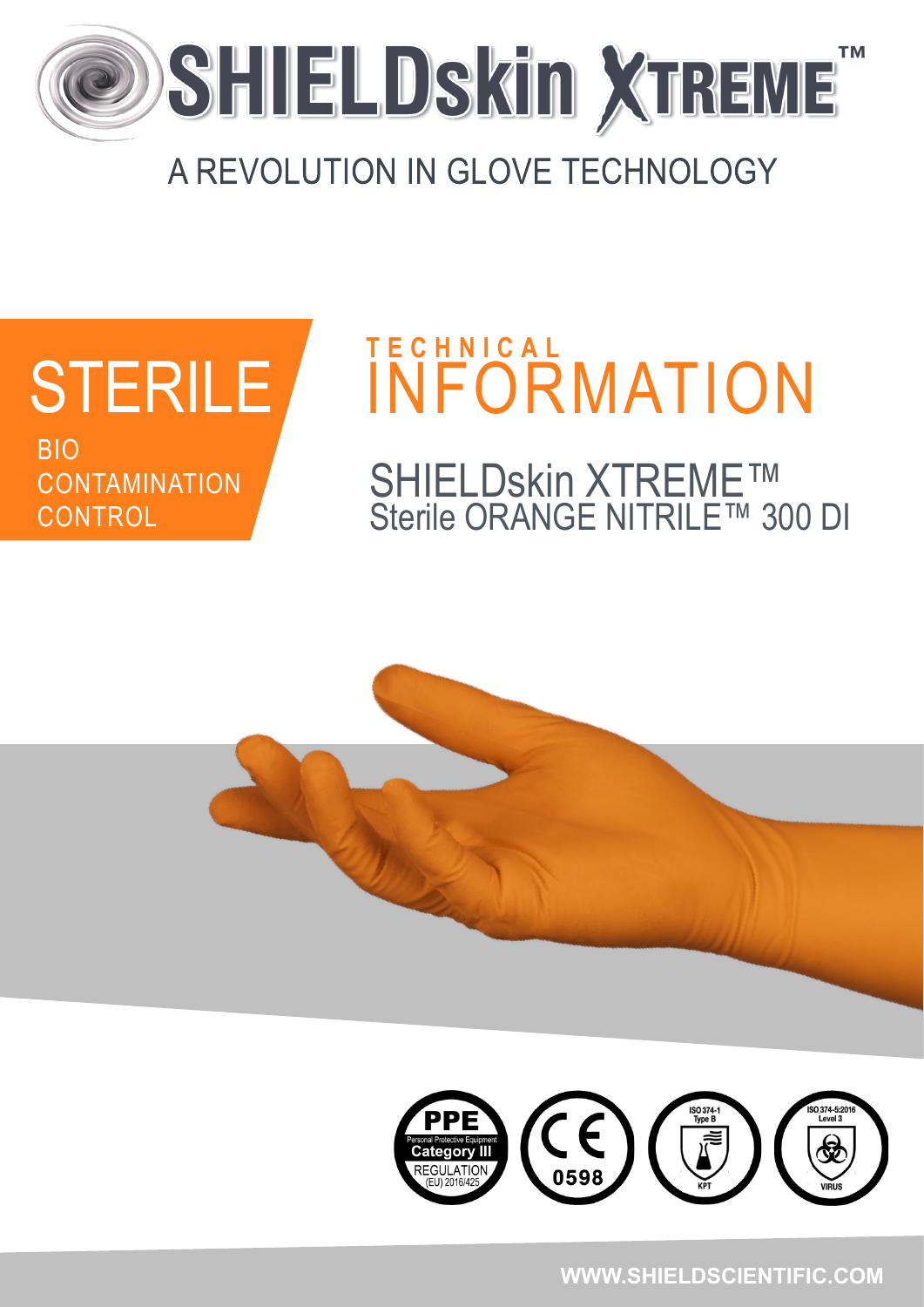

- $\Rightarrow$  Powder-free single DI washed hand-specific standard length (300 mm / 11.8") sterile nitrile/neoprene cleanroom gloves.
- ⇒ Personal Protective Equipment Category III (PPE Complex Design) according to Regulation (EU) 2016/425.
- $\Rightarrow$  Fully compliant to the latest EU PPE norms relating to protective gloves against chemicals, micro-organisms and viruses.

| <b>I DESCRIPTION</b> |                                                                                                    |
|----------------------|----------------------------------------------------------------------------------------------------|
| <b>FORMULATION</b>   | Nitrile and neoprene synthetic rubber (acrylonitrile butadiene and polychloroprene).               |
| <b>DESIGN</b>        | Orange, hand-specific, beaded cuff, textured palm and fingers.                                     |
| <b>PACKAGING</b>     | 1 pair per PE peel pouch - 20 pouches per sealed poly bag - 10 poly bags per PE bag per<br>carton. |

| <b>SIZE.</b> |         |         |         |         |         |         |         |         |         |
|--------------|---------|---------|---------|---------|---------|---------|---------|---------|---------|
| <b>CODES</b> | 69 6551 | 69 6552 | 69 6553 | 69 6554 | 69 6555 | 69 6556 | 69 6557 | 69 6558 | 69 6559 |

| <b>STANDARDS</b>          |                                                                                                                                                        |
|---------------------------|--------------------------------------------------------------------------------------------------------------------------------------------------------|
| CE REGISTRATION           | PPE Category III (Complex Design) - Regulation (EU) 2016/425.<br>Notified Body No 0598: SGS Fimko Oy, Helsinki - FINLAND.                              |
| EU PPE NORMS              | EN 420:2003+A1:2009, ISO 374-1:2016+A1:2018, EN 374-2:2014, ISO 374-4:2013,<br>ISO 374-5:2016, EN 16523-1:2015+A1:2018 and ISO 16604:2004 Procedure B. |
| EU MDD NORMS <sup>1</sup> | EN 455-1:2000, EN 455-2:2015, EN 455-3:2015 and EN 455-4:2009.                                                                                         |
| <b>USA STANDARDS</b>      | ASTM D3767-03 (2014), ASTM D573-04 (2015), ASTM D412-16,<br>ASTM D6978-05 (2019) and IEST-RP-CC005.4 (2013).                                           |
| OTHER STANDARDS           | ISO 11137-2:2015, ISO10993-10:2010.                                                                                                                    |

*<sup>1</sup>With reference to Council Directive 93/42/EEC for Medical Devices*

| <b>QUALITY</b>    |                                                                                                                                                                                                                                                                                                                                                             |
|-------------------|-------------------------------------------------------------------------------------------------------------------------------------------------------------------------------------------------------------------------------------------------------------------------------------------------------------------------------------------------------------|
| QUALITY ASSURANCE | Production management in accordance with ISO 9001:2015 and ISO 13485:2016.                                                                                                                                                                                                                                                                                  |
| TECHNOLOGY        | uniSHIELD™ single-walled protection to offer an ideal compromise between comfort and<br>protection.<br>Synthetic soft polymer, based on Skin Nitrile™ technology with a blend of<br>polychloroprene. Compatible with sterile processing environments due to paperless<br>packaging and multiple post leaching of gloves (single washed in deionised water). |

| <b>DOCUMENTATION</b>                        |                                                                                                                                                    |  |
|---------------------------------------------|----------------------------------------------------------------------------------------------------------------------------------------------------|--|
| DECLARATION OF<br><b>CONFORMITY</b>         | These documents can be freely downloaded from the product page on<br>our website: www.shieldscientific.com.                                        |  |
| EU TYPE EXAMINATION<br><b>CERTIFICATE</b>   | For an easy access, scan the QR code.                                                                                                              |  |
| <b>PRODUCT INSERT</b>                       |                                                                                                                                                    |  |
| <b>CERTIFICATE OF</b><br><b>CONFORMANCE</b> | To access CoC and Col, you need to be registered. Please contact us at<br>info@shieldscientific.com or call your SHIELD Scientific representative. |  |
| <b>CERTIFICATE OF</b><br><b>IRRADIATION</b> |                                                                                                                                                    |  |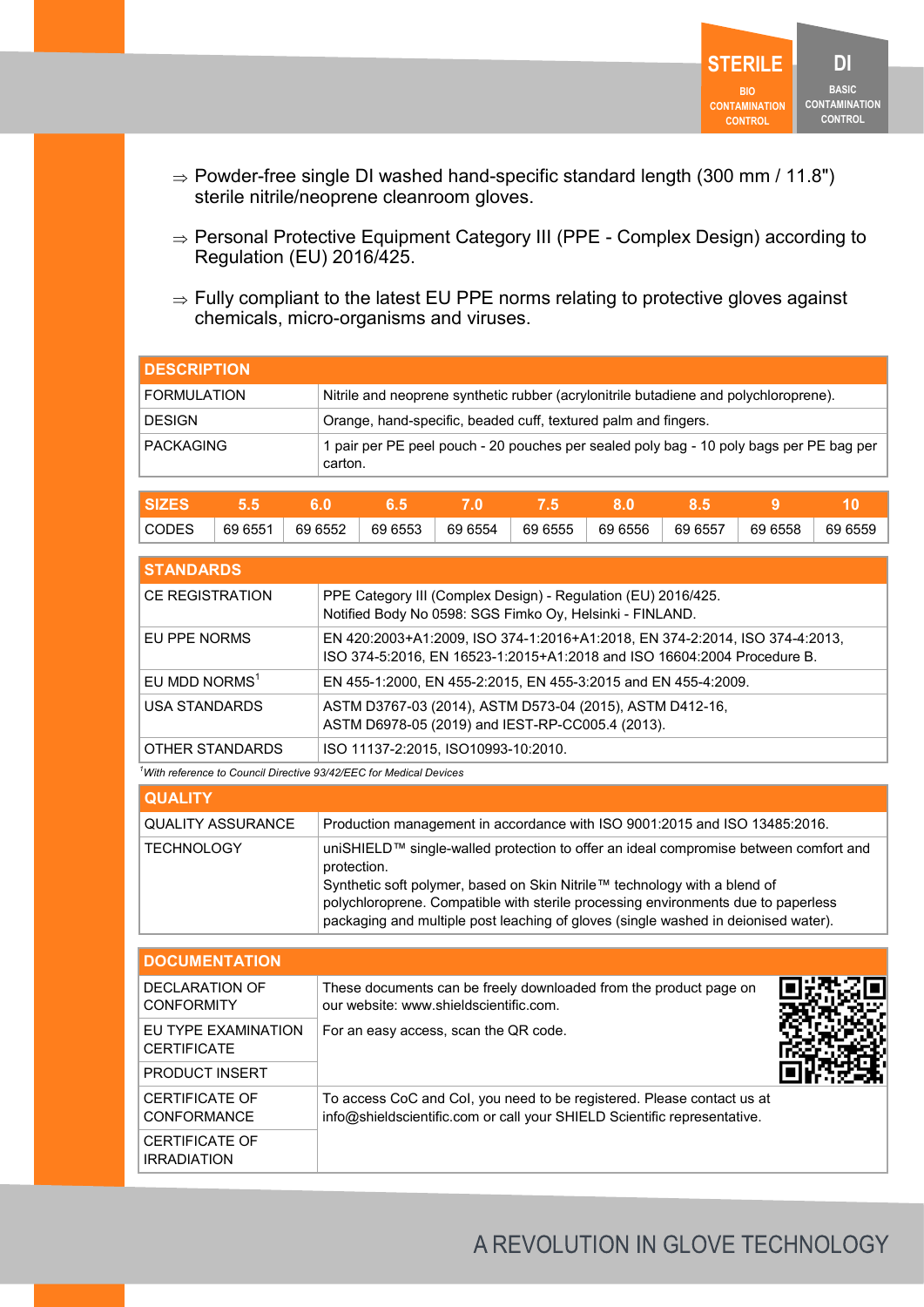## **PHYSICAL PROPERTIES**



| <b>NOMINAL THICKNESS</b> |        | mm <sup>-</sup> | mil | <b>Norm</b>          |
|--------------------------|--------|-----------------|-----|----------------------|
| $\Rightarrow$            | Finger | 0.15            | 5.9 | ASTM D3767-03 (2014) |
|                          | Palm   | 0.14            | 5.5 |                      |
|                          | Cuff   | 0.09            | 3.5 |                      |

<sup>2</sup>*Thickness (+/- 0.03 mm)*

| I LENGTH      |                                        | <b>Minimum</b>                               | Tvpical      | <b>Norm</b>         |
|---------------|----------------------------------------|----------------------------------------------|--------------|---------------------|
| $\Rightarrow$ | From middle finger tip to edge of cuff | $\frac{1}{2}$ 2 300 mm / 11.8" $\frac{1}{2}$ | 305 mm / 12" | EN 420:2003+A1:2009 |

|               | <b>STRENGTH</b><br><b>PROPERTIES</b> | <b>Force at break</b><br>(spec.) |        | <b>Ultimate</b><br>elongation<br>(spec.) | <b>Force at</b><br><b>break</b><br>(typical) | <b>Norm</b>                           |
|---------------|--------------------------------------|----------------------------------|--------|------------------------------------------|----------------------------------------------|---------------------------------------|
| ∣⇒            | Before aging                         | $\geq 6.0N$                      | 14 Mpa | $\geq 500\%$                             | 12.0 <sub>N</sub>                            | EN 455-2:2015                         |
| $\Rightarrow$ | After aging                          | $\geq 6.0N$                      | 14 Mpa | $\geq 400\%$                             | 11.0N                                        | ASTM D573-04 (2015)<br>& ASTM D412-16 |

| <b>FREEDOM FROM HOLES</b> |                                | <b>Performance</b>   | Norm          |  |
|---------------------------|--------------------------------|----------------------|---------------|--|
| $\rightarrow$             | Acceptable Quality Level (AQL) | $< 0.65^3$ - Level 3 | EN 374-2:2014 |  |

<sup>3</sup>*AQL as defined per ISO 2859-1:1999 for sampling by attributes.*

| <b>RISKS</b>     | <b>Description</b>                                                                                                                                                                                                    | <b>Norm</b>                                                        |
|------------------|-----------------------------------------------------------------------------------------------------------------------------------------------------------------------------------------------------------------------|--------------------------------------------------------------------|
| MICRO-ORGANISMS  | 1000 ml water test.<br>Performance level 3, AQL < 0.65 (inspection level G1).                                                                                                                                         | EN 374-2:2014                                                      |
| <b>VIRUSES</b>   | Viral penetration test using Phi-X174 bacteriophage<br>according to ISO 16604:2004 Procedure B.                                                                                                                       | ISO 374-5:2016                                                     |
| <b>CHEMICALS</b> | Performance: Type B (KPT).<br>Permeation: Extensively tested. Online chemical<br>resistance guide on www.shieldscientific.com.<br>Degradation: Tested for determination of resistance to<br>degradation by chemicals. | ISO 374-1:2016+A1:2018<br>EN 16523-1:2015+A1:2018<br>EN 374-4:2013 |
| <b>CYTOTOXIC</b> | Tested for permeation to potentially hazardous cancer<br>chemotherapy drugs under conditions of continuous<br>contact.                                                                                                | ASTM D6978-05 (2019)                                               |